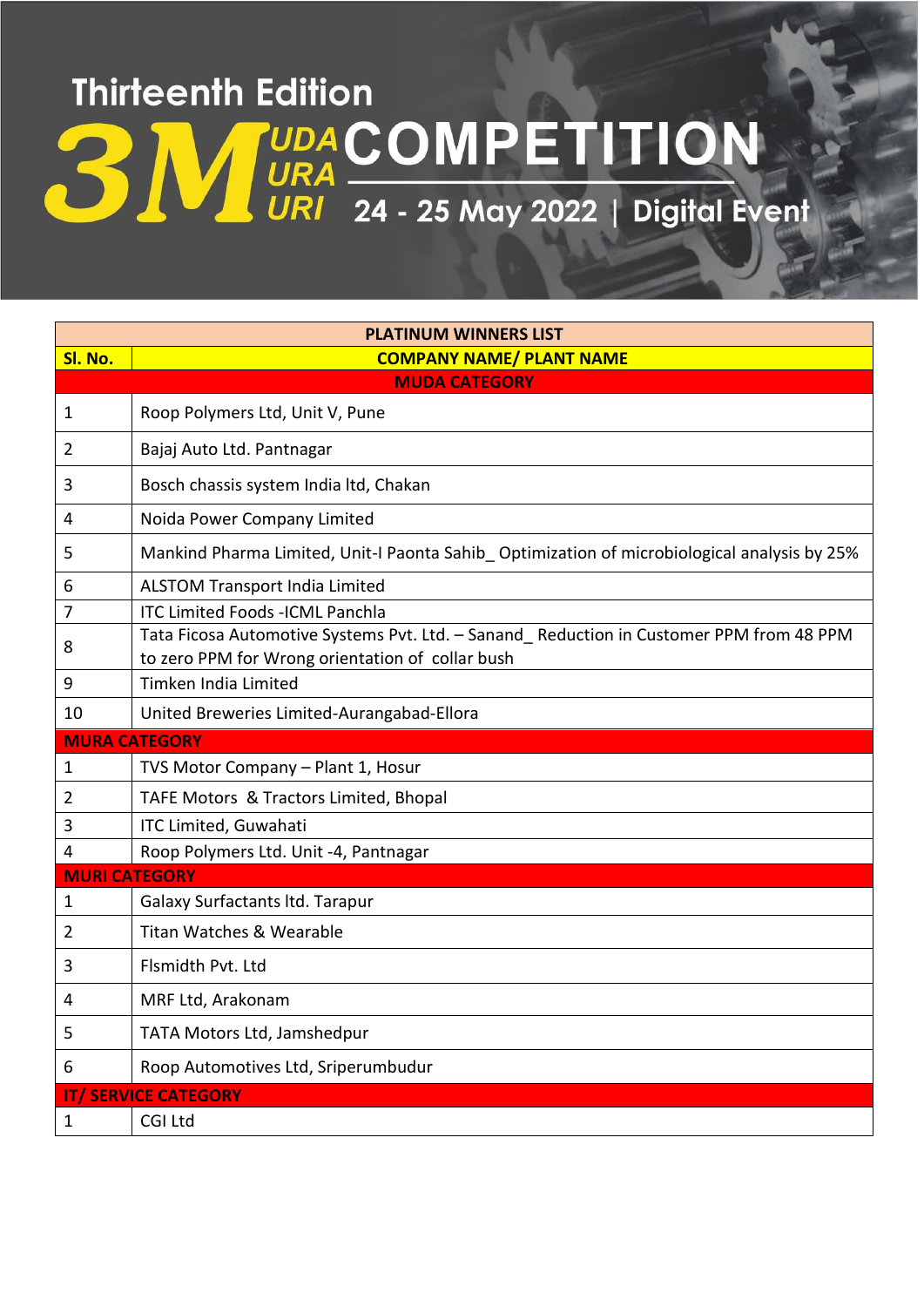## **Thirteenth Edition UDA COMPETITION**<br>URI 24 - 25 May 2022 | Digital Event

| <b>GOLD WINNER</b> |                                                                                                                                        |  |
|--------------------|----------------------------------------------------------------------------------------------------------------------------------------|--|
| SI no              | <b>Company Name/ Plant Name</b>                                                                                                        |  |
|                    | <b>MUDA CATEGORY</b>                                                                                                                   |  |
| 1                  | DANA Anand Pvt. Ltd, Pune                                                                                                              |  |
| $\overline{2}$     | <b>ITC Limited, Haridwar</b>                                                                                                           |  |
| 3                  | Mahle Anand Filter System Private Limited, Chennai                                                                                     |  |
| $\overline{4}$     | Saint gobain glass India, Sriperumbudur_Reduction of operators movement in Water treatment plant                                       |  |
| 5                  | Kansai Nerolac Paints Ltd, Goindwal Sahib- Plant                                                                                       |  |
| $\boldsymbol{6}$   | Connectwell Industries Pvt. Ltd                                                                                                        |  |
| 7                  | Eaton Technologies Pvt.Ltd                                                                                                             |  |
| 8                  | Hindalco Industries Limited,<br>Unit: Mahan Aluminium                                                                                  |  |
| 9                  | L&T Electrical and Automation (A unit of Schneider electric)                                                                           |  |
| 10                 | Minda Westport Technologies Ltd, Manesar, Gurgaon                                                                                      |  |
| 11                 | Saint gobain glass India, Sriperumbudur_ Productivity improvement in Offline-01 (Cutting line)                                         |  |
| 12                 | Tata Ficosa Automotive Systems Pvt. Ltd. - Sanand Reduction in Internal PPM from 142 PPM to zero PPM<br>for Grip burn mark in PBL Assy |  |
| 13                 | Titan Watches & Wearable - Coimbatore                                                                                                  |  |
| 14                 | Vardhman Spinning and General Mill Ludhiana                                                                                            |  |
| 15                 | Kansai Nerolac Paints Ltd, Bawal                                                                                                       |  |
| 16                 | ABB India Ltd, Vadodara_Engineering Solution to reduce the Process time                                                                |  |
| 17                 | Bharat Forge Ltd, Pune                                                                                                                 |  |
| 18                 | Galaxy Surfactants Itd. Taloja_ Reduction VTAT for FG grade liquid                                                                     |  |
|                    | <b>MUDA CATEGORY</b>                                                                                                                   |  |
| 1                  | <b>Godrej Precision Engineering</b>                                                                                                    |  |
| 2                  | <b>Titagarh Wagons Limited</b>                                                                                                         |  |
| 3                  | <b>Garware Technical Fibres Ltd</b>                                                                                                    |  |
| 4                  | Kansai Nerolac Paints ltd. Hosur                                                                                                       |  |
| 5                  | TATA Motors Ltd, Jamshedpur                                                                                                            |  |
| 6                  | Noida Power Company Limited                                                                                                            |  |
|                    | <b>MURI CATEGORY</b>                                                                                                                   |  |
| 1<br>2             | United Breweries - Nelamangala<br><b>Pricol Limited</b>                                                                                |  |
| 3                  | TVS Srichakra Limited, Vellaripatti                                                                                                    |  |
| 4                  | JK Paper Ltd, UNIT CPM                                                                                                                 |  |
| 5                  | ITC Limited - Kapurthala                                                                                                               |  |
| 6                  | Tata Power Company Limited, Mumbai distribution City Zone                                                                              |  |
| 7                  | TVS Motor Company - Plant 1, Hosur                                                                                                     |  |
| 8                  | Mahindra and Mahindra Ltd (Farm Equipment Sector, Zaheerabad) Lean Manufactruing -Multimodels on                                       |  |
|                    | Single Line                                                                                                                            |  |
| 9                  | JSW Bhushan Power & Steel Ltd                                                                                                          |  |
| 10                 | Dana Anand India Private Limited, Dharwad                                                                                              |  |
| 11                 | Endress+Hauser Flowtec (India) Pvt. Ltd.                                                                                               |  |
|                    | <b>IT/ITES CATEGORY</b>                                                                                                                |  |
| 1                  | Wipro Limited, Bengaluru                                                                                                               |  |